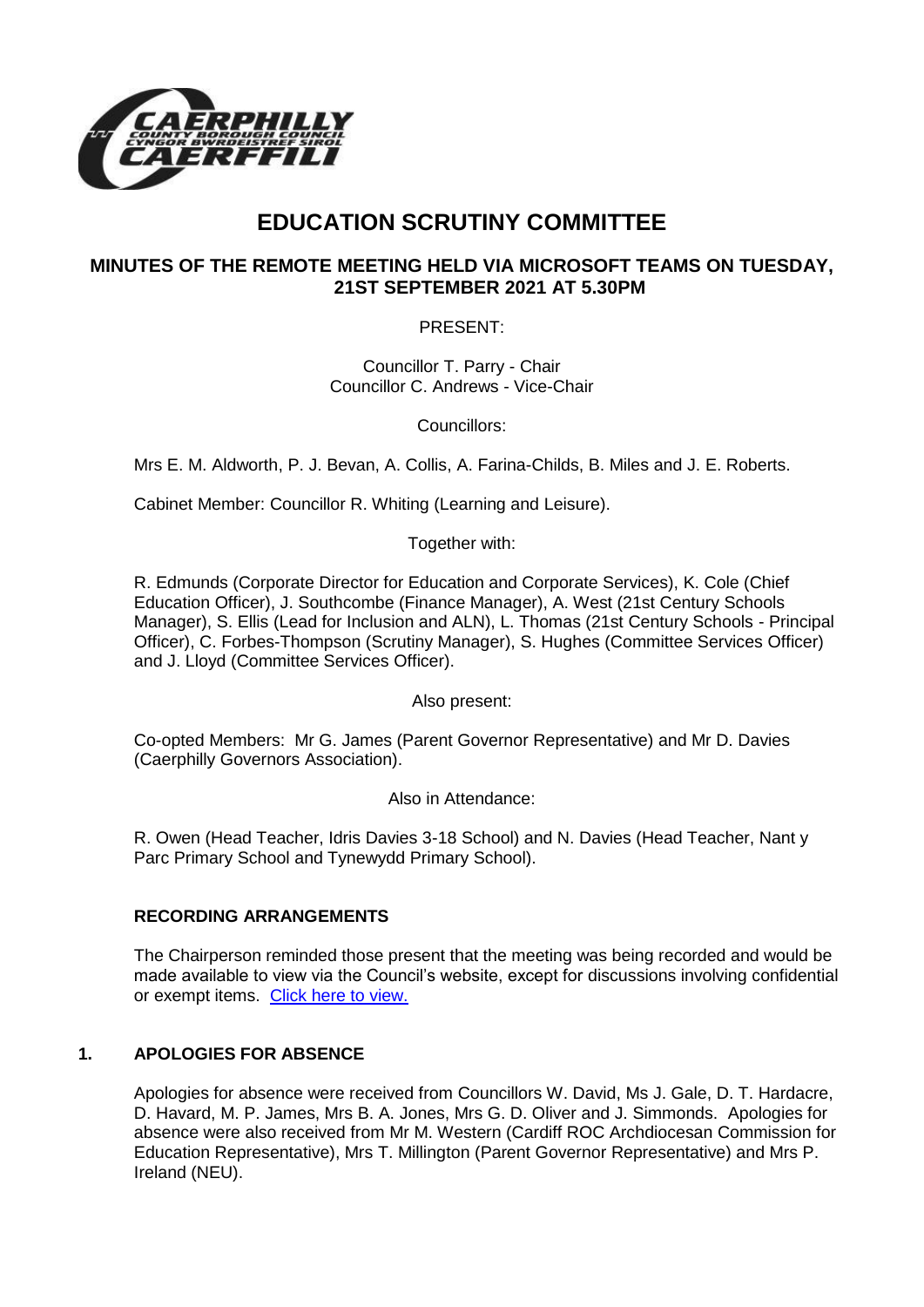## **2. DECLARATIONS OF INTEREST**

There were no declarations of interest received at the commencement or during the course of the meeting.

#### **3. MINUTES – 29TH JUNE 2021**

RESOLVED that the minutes of the Education Scrutiny Committee meeting held on Tuesday the 29th June 2021 (minute nos 1- 10) be approved as a correct record and signed by the Chair.

#### **4. CONSIDERATION OF ANY MATTER REFERRED TO THE SCRUTINY COMMITTEE IN ACCORDANCE WITH THE CALL-IN PROCEDURE**

There had been no matters referred to the Scrutiny Committee in accordance with the call-in procedure.

#### **5. EDUCATION SCRUTINY COMMITTEE FORWARD WORK PROGRAMME**

The Scrutiny Manager presented the report which outlined details of the Education Scrutiny Committee Forward Work Programme for the period September 2021 to March 2022 and included all reports that were identified at the Education Scrutiny Committee meeting held on 29th June 2021. Members were asked to consider the Forward Work Programme, alongside the Cabinet Forward Work Programme, prior to publication on the Council's website.

Following consideration of the report, and subject to the changes proposed, it was moved and seconded that the recommendations be approved. By way of Microsoft Forms voting this was agreed by the majority.

RESOLVED that the Education Scrutiny Committee Forward Work Programme be published on the Councils' website.

#### **6. CABINET REPORTS**

None of the Cabinet reports listed on the agenda had been called forward for discussion at the meeting.

#### **REPORTS OF OFFICERS**

Consideration was given to the following reports.

#### **7. RETURN TO SCHOOL SEPTEMBER 2021 – PRESENTATION**

The Chairperson welcomed R. Owen (Head Teacher, Idris Davies 3-18 School) and N. Davies (Head Teacher, Nant y Parc Primary School and Tynewydd Primary School) to the Education Scrutiny Committee meeting and offered congratulations to N. Davies who was awarded an MBE earlier this year for services to Education.

The Chief Education Officer delivered a presentation on returning to school in September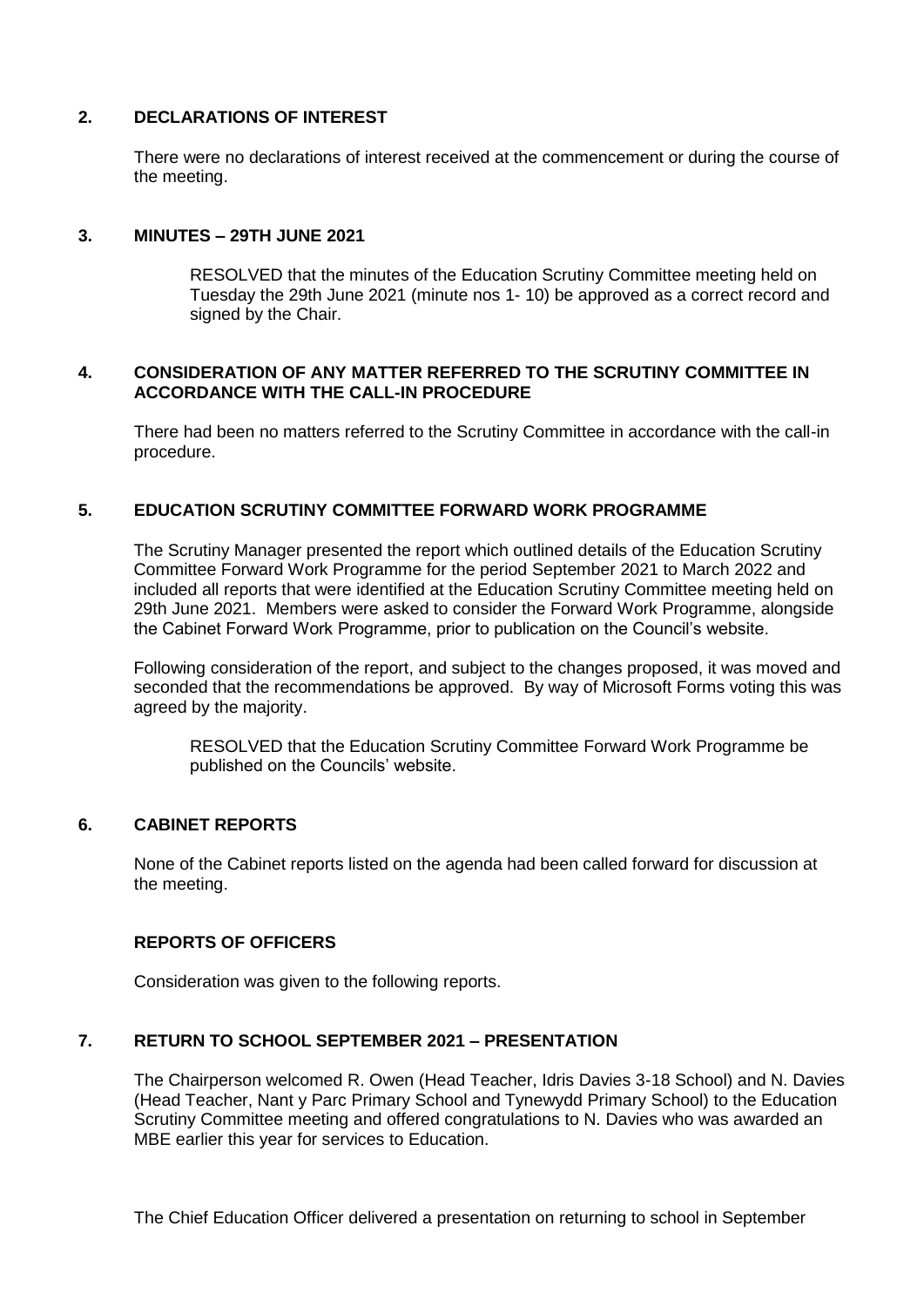2021. How schools responded to the Covid-19 pandemic was outlined, which put into context the constant challenges that schools have faced over that period. The Chief Education Officer highlighted the most challenging aspects and successes of 2020-2021 and explained what is going to be different from September 2021 onwards.

The Head Teacher of Idris Davies 3-18 School and the Head Teacher of Nant y Parc Primary School and Tynewydd Primary School addressed the Scrutiny Committee and gave their opinions on what has been the most challenging aspects for schools during the Covid-19 pandemic. The Head Teacher of Idris Davies 3-18 School highlighted a number of challenging areas and advised the Scrutiny Committee that one of the big challenges from a secondary school point of view was the impact on key stage 4 and key stage 5 learners and in providing some clarity to pupils and parents as to what was needed. The Head Teacher of Nant y Parc Primary School and Tynewydd Primary School also highlighted a number of challenging areas including managing the anxieties of not only members of the school community but also the wider school community.

A Member commented on the recent rise in the number of cases of coronavirus and questioned whether there are any plans to re-impose some of the restrictions. In response, the Chief Education Officer provided an explanation on the decision-making framework and risk assessment level. The Head Teacher of Idris Davies 3-18 School also provided the Scrutiny Committee with an overview of the control measures in place at Idris Davies 3-18 School.

In response to a Members question regarding accelerated learning funding, the Finance Manager informed the Scrutiny Committee that all schools have received a notification of their allocation from Welsh Government for the current academic year. Reference was made to the Headteachers Helpline and in response to a Members query the Head Teacher of Idris Davies 3-18 School and the Head Teacher of Nant y Parc Primary School and Tynewydd Primary School highlighted the excellent support and guidance they have received from the Chief Education Officer and other officers in the authority during the Covid-19 pandemic.

#### **8. 21ST CENTURY SCHOOLS AND COLLEGES BAND B PROGRAMME – UPDATE ON PHASE 2**

The Corporate Director for Education and Corporate Services presented the report to update Members on the 21st Century Schools and Colleges Band B Phase 2 programme and to seek Members' endorsement of a recommendation to Cabinet to proceed to consultation in respect of the phase 2 projects which includes the amalgamation of Llancaeach Junior and Llanfabon Infants School, a new replacement Plasyfelin Primary School and the establishment of a new Centre for Vulnerable Learners (Pupil Referral Unit).

Members received an overview on the progression of the Band B Phase 2 proposals from the 21st Century Schools Manager which included the proposal to amalgamate Llancaeach Junior School and Llanfabon Infants School, a new replacement Plasyfelin Primary School and the creation of a Centre for Vulnerable Learners in Pontllanfraith. The Outline Business Cases submitted to Welsh Government have gained Ministerial Approval and it was explained that endorsement is now being sought on the recommendation to proceed all 3 schemes concurrently to consultation, in addition to the funding outlined in the report. It was also explained that only 1 of the 3 proposals was subject to the requirements to consult under the Welsh Government's School Organisation Code 2018, however, to enable open and transparent decision making, the same consultation process will be carried out for all 3 proposals, with a view to undertaking the consultation period towards the end of October, subject to Cabinet approval.

Members sought information on future 21<sup>st</sup> Century Schools proposals in relation to plans for Welsh Medium Schools. Officers reminded Members that Phase 1 of the Band B proposals included Ysgol Gyfun Cwm Gwyddon, which had been agreed by Scrutiny and Cabinet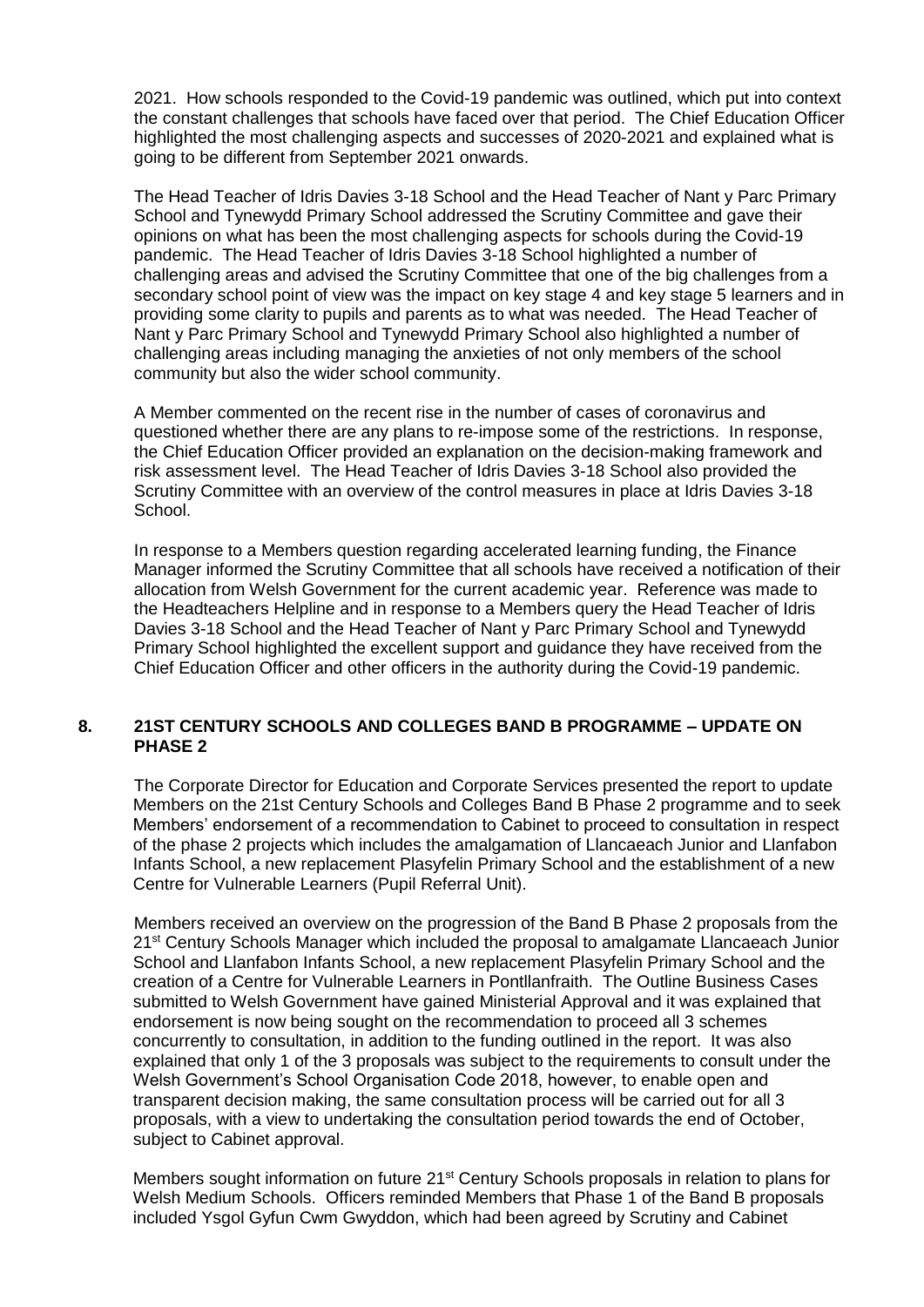previously and was currently progressing through the planning application process. Subject to planning approval a full business case would be submitted to Welsh Government, with an anticipated completion date and site occupation by September 2023. The Officer highlighted that the Band B Programme was being progressed in 'bite-sized' chunks, and that future phases would consider both Welsh and English Medium provision within the agreed funding envelope.

Members sought clarification as to whether the placement of pupils at the Centre for Vulnerable Learners (CVL) at Pontllanfraith would be a full-time provision and if additional staff would be employed. Members were advised that the site would look to accommodate between 80 - 120 pupils and that additional staff would need to be employed as this is an expansion to the current provision for learners requiring this type of provision within the Authority. It is envisaged that places will be based on the individual needs of pupils. It is anticipated that the majority of pupils would attend on a full-time basis, however, the aim will be to provide support to enable pupils to reintegrate back into mainstream schools. Members were also advised that the aspiration for the facilities on the CVL site should be seen as a 'Centre of Excellence' and they will be available for community use outside of school hours as this is a pre-requisite embedded into all Band B schemes.

Following consideration of the report it was moved and seconded that the recommendations be approved. By way of Microsoft Forms voting this was unanimously agreed.

The Education Scrutiny Committee noted the contents of the report. Prior to a report being presented to Cabinet it was resolved that the Education Scrutiny Committee:

- (i) Endorsed the recommendation to proceed to consultation on the proposal for the amalgamation of Llancaeach Junior School and Llanfabon Infants School in line with the requirements of the Welsh Government's School Organisation Code 2018.
- (ii) Endorsed the recommendation to proceed to consultation via the process outlined in 5.4.3 and 5.5.4 in respect of Plasyfelin Primary School and the Centre for Vulnerable Learners that are not subject to the Statutory requirements of the Welsh Government School Organisation Code 2018.
- (iii) Endorsed a recommendation that  $£4.716m$  is set aside from the Authority's Place-Shaping Reserve in respect of the Authority's financial contribution to Phase 2 of the 21st Century Schools and Colleges Band B programme.

#### **9. ADDITIONAL LEARNING NEEDS**

The Cabinet Member for Learning and Leisure presented the report to update the Scrutiny Committee on the progress of the Local Authority (LA) in relation to the implementation of the Additional Learning Needs (ALN) and Tribunal (Wales) Act (2018). Members were informed the purpose of the Act is to create the legislative framework to improve the planning and delivery of additional learning provision for children and young people. It focuses on identifying needs early, putting in place effective support and monitoring, and adapting interventions to ensure they deliver desired outcomes. The Cabinet Member for Learning and Leisure thanked the Lead for Inclusion and ALN, her team and all partners for the huge amount of work that has gone into this so far and all in the interest of many of our most vulnerable learners.

The Lead for Inclusion and ALN responded to a query regarding funding for the additional learning centre at Ysgol Gyfun Cwm Rhymni and advised the Member that further discussions can be held with the Governing Body and the teacher regarding how that provision develops across the school.